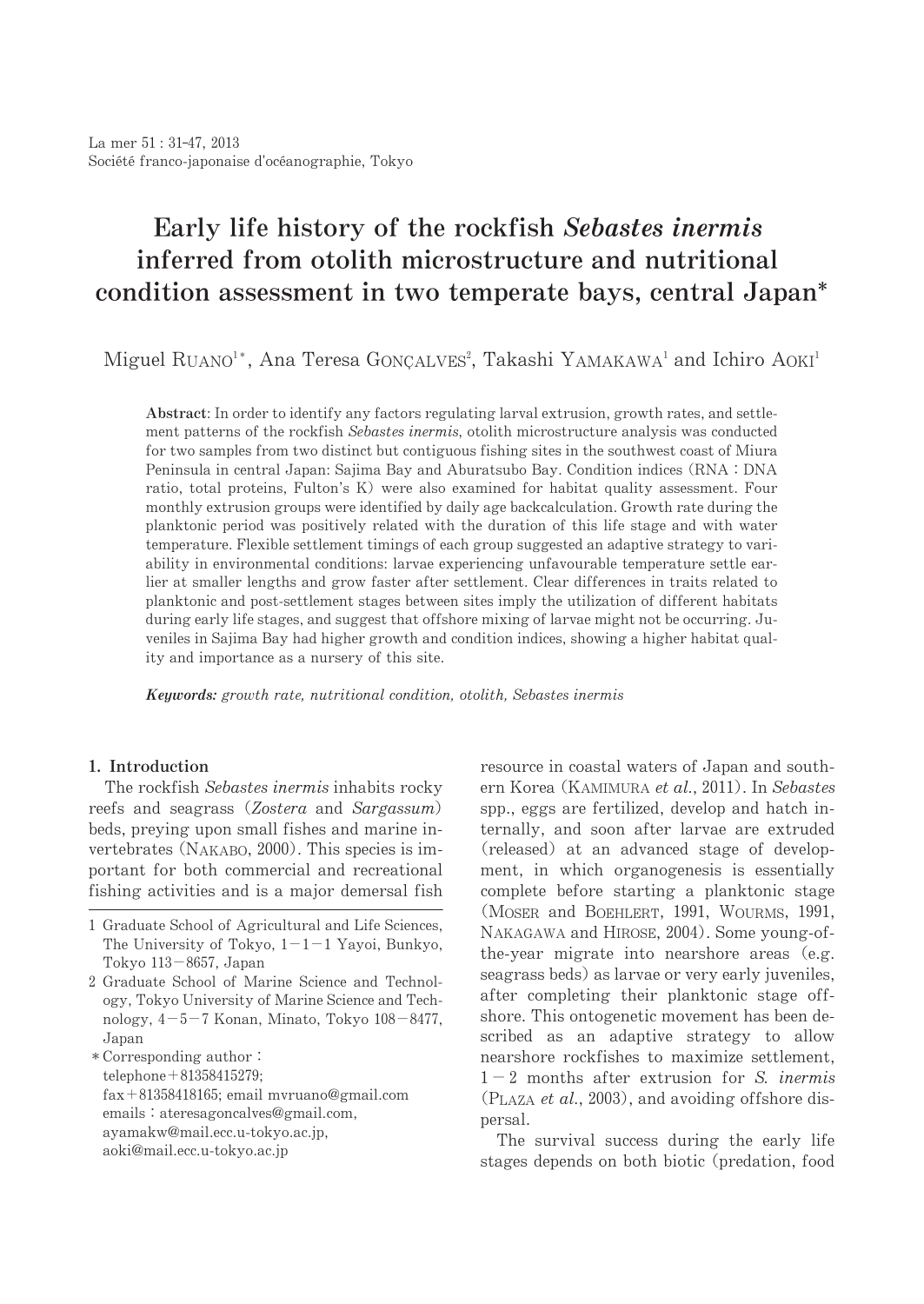availability and prevalence of pathogens) and abiotic (temperature, tidal transportation or oxygen depletion) factors (JENKINS et al., 1998, BORGES et al., 2007). Fish larvae are highly vulnerable to mortality and larval cohorts tend to experience a rapid loss of individuals (BOEHLERT and YAMADA, 1991). The close relationship between daily growth rate and survival of larvae has been verified for some species and is known as the growth-selective mortality (ANDERSON, 1988, TAKASUKA et al., 2007). Defining the timing and duration of the early life stages is crucial to understand the strategies adopted by the species during the transition to benthic habitat (CHAMBERS and LEGGETT, 1987, HOUDE, 1987, MOSER and BOEHLERT, 1991). Several studies have presented effective methods by analysing the sequence of daily growth increments of otoliths to describe life traits, in particular the extrusion date and growth rate (NELSON, 2001, TAKAHASHI et al., 2001), and to determine the duration of pelagic larvae (PLAZA et al., 2003). There is however a lack of information on the nutritional condition of early life of the rockfish S. *inermis*. Poor overall nutritional condition is frequently associated with poor feeding success and/or unstable environmental factors; therefore, fish with lower condition could have higher mortality rates (CHICHARO et al., 1998, DUTIL and LAMBERT, 2000). The RNA: DNA ratio has been used as an index of nutritional condition (e.g. CLEMMENSEN and DOAN, 1996). RNA concentration fluctuates in response to food availability and demand for protein synthesis – higher in early life stages due to accelerated somatic growth - while DNA remains relatively constant throughout lifecycle (CALDARONE and BUCKLEY, 1991). Hence, in early life stages of fishes,  $RNA:DNA$  ratio can be used as a proxy of survival potential via nutritional condition and growth performance (Chícharo *et al.*, 1998).

The aim of the present study was to examine the spatio-temporal variability of the settlement of S. inermis in two comparative bays in Miura Peninsula, central Japan, through otolith microstructure analysis. We also aimed to analyze physiological condition indices along with daily growth rates of juveniles to compare habitat quality and suitability for juvenile recruitment. Three hypotheses are tested:  $H_1$ - S. inermis larval duration, growth rate, and settlement timing along the Miura Peninsula show temporal variability and are temperature related;  $H_2$ - Larval transport and settlement into inshore areas occur separately for each bay and in a small geographical range;  $H_3$ -Nutritional condition of settled rockfish varies among the study sites and the growth rate is affected by their condition.

# 2. Materials and methods

# 2.1 Sampling

Surveys were carried out at two bays in Miura Peninsula, central Japan, separated by 13.5 km from each other, Sajima Bay  $(Sai)$   $(35^\circ)$  $12'40.50''$ N-139°37'1.12"E) and Aburatsubo Bay  $(Abt)(35°9'23.38"N-139°36'50.36"E)(Fig. 1).$ Boat seine net and set net were used for sampling in Zostera marina canopy areas in both bays twice per month from May to July of 2010. Juveniles of Sebastes spp. were collected and kept at  $-80^{\circ}$ C Sea surface temperature (SST) data were obtained from Fisheries and Technology Centre of Kanagawa Prefecture database(www.agri-kanagawa.jp/suisoken/kaik yozu). Only juveniles that were correctly identified as Sebastes inermis as described by KAI and NAKABO (2008) were used for the study  $(N)$  $=550$ ). Total length (L) and wet weight were measured to the nearest 0.1 mm and 0.1 g, respectively. Both left and right sagittal otoliths were extracted, cleaned, and stored dry.

# 2.2 Otolith microstructure analysis

Daily growth increment (DGI) readings were carried out using the left otolith, after confirming statistical equality of increment number between each pair of otoliths. All otoliths were mounted in epoxy resin, fixed individually on a glass slide, and polished with waterproof abrasive grit 400. The otoliths on glass slides were observed under an optical microscope system coupled to a camera (Ratoc System Engineering, Japan). DGIs were counted and DGI widths were measured along the longest axis from the nucleus core to the outermost margin. Duplicate readings were conducted and mean age after extrusion was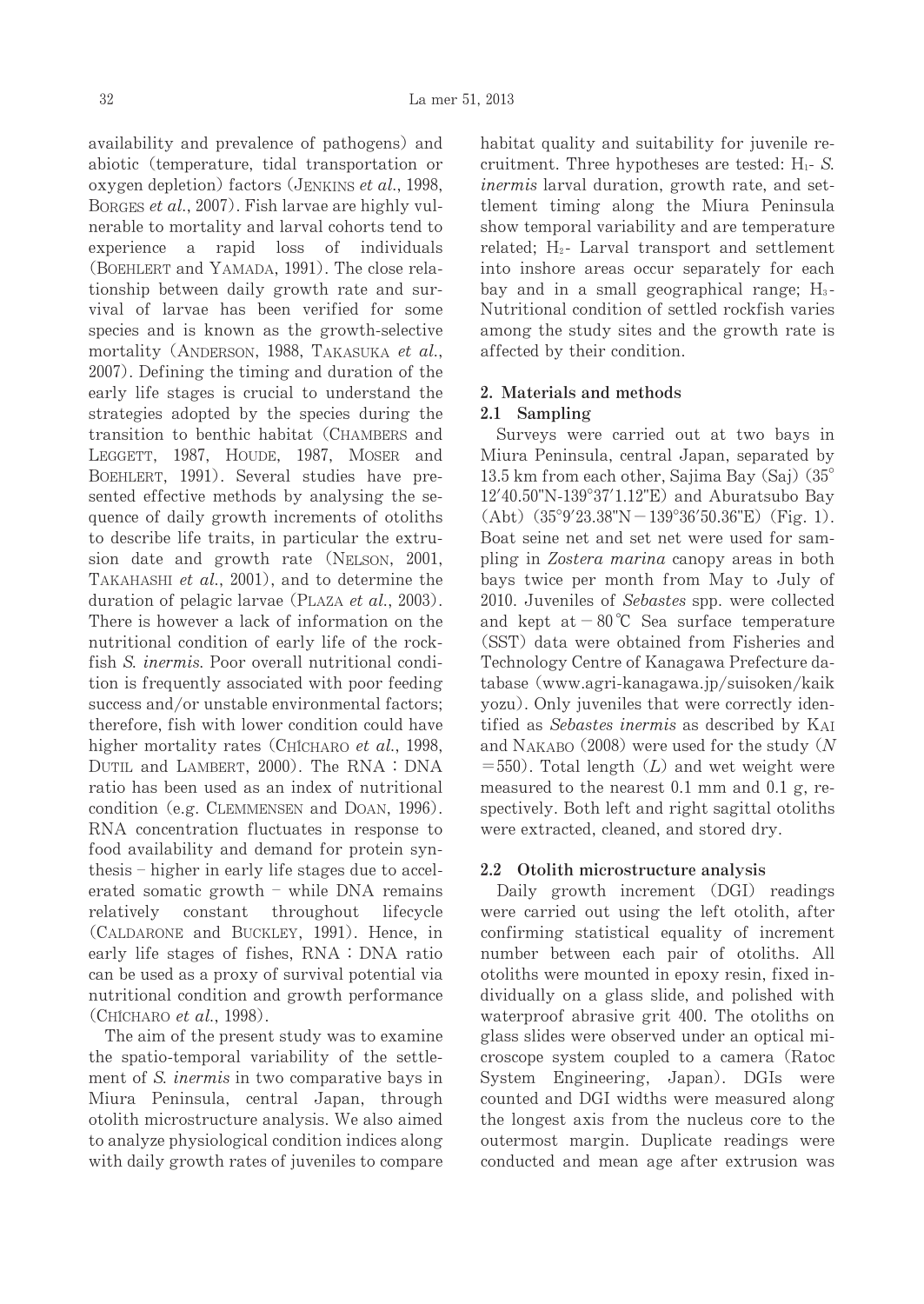

Fig. 1. Location of Aburatsubo Bay (Abt) and Sajima Bay (Saj) on the southwest coast of Miura Peninsula, Japan.

determined. The damaged otoliths without clear distinction of daily increments or clear signs of life stages were excluded from the analysis. Following the validation by PLAZA  $et$  $al.$  (2001), daily periodicity of ring deposition

and extrusion check in newly extruded larvae  $(24.7 \pm 1.5 \mu \text{m} \text{ from the core, corresponding to})$  $6-10$  rings) were adopted in the present study. PLAZA et al.  $(2001)$  also indicated the length at extrusion as 6.68 mm.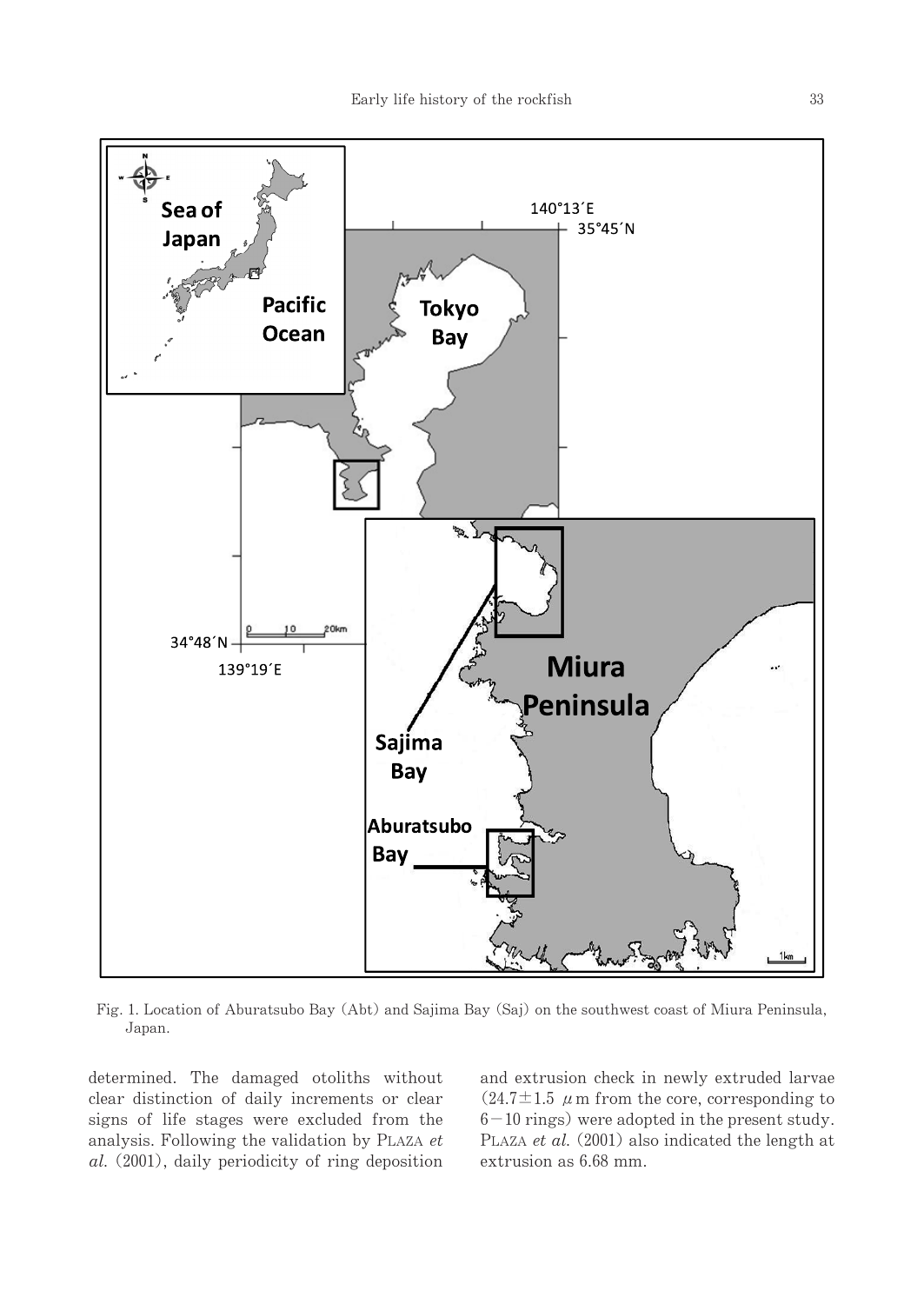

Fig. 2. Mean otolith increment width profile for early stages, planktonic (Pl), and post-settlement (Ps) I and II for Sajima (dashed line) and Aburatsubo (solid line).

Individual age and back-calculated total length of 219 specimens of S. *inermis* were estimated by the biological intercept method (CAMPANA, 1990). Daily growth rates were estimated based on back-calculated sizes using the following equation:

# $Gr_i=L_i-L_{i-1}$

where  $Gr_i$  is the growth rate at daily age of i,  $L_i$ is the total length at i and  $L_{i-1}$  is the total length at  $i-1$  (CAMPANA, 1990, CAMPANA and JONES, 1992). Regression line was fitted to the relationship between total length, otolith radius and age by using least squares method.

Planktonic (Pl) and post-settlement (Ps) stages were defined based on the daily ring width profile (Fig.  $2$ ) and observed settlement check formations (PLAZA *et al.*, 2001). Pl period starts after extrusion and ends when the increment width shows a sudden increase rate with a settlement check. It was possible to distinguish two growth phases within the Ps period: Ps I showed an increasing trend of growth rate after the start of the Pl period, and Ps II showed a decreasing trend of the growth rate after the Ps I phase. The transition centered method (WILSON and MCCORMICK, 1999) was used to reduce the age effect on the analysis of growth rates before and after settlement in each group from each site. The parameters extracted from the increment profiles were analyzed and used for definition of each stage, originating several life trait variables (Table 1). Length at 120 days and growth rate until 120 days were assessed to provide average information on early life stages until early Ps II.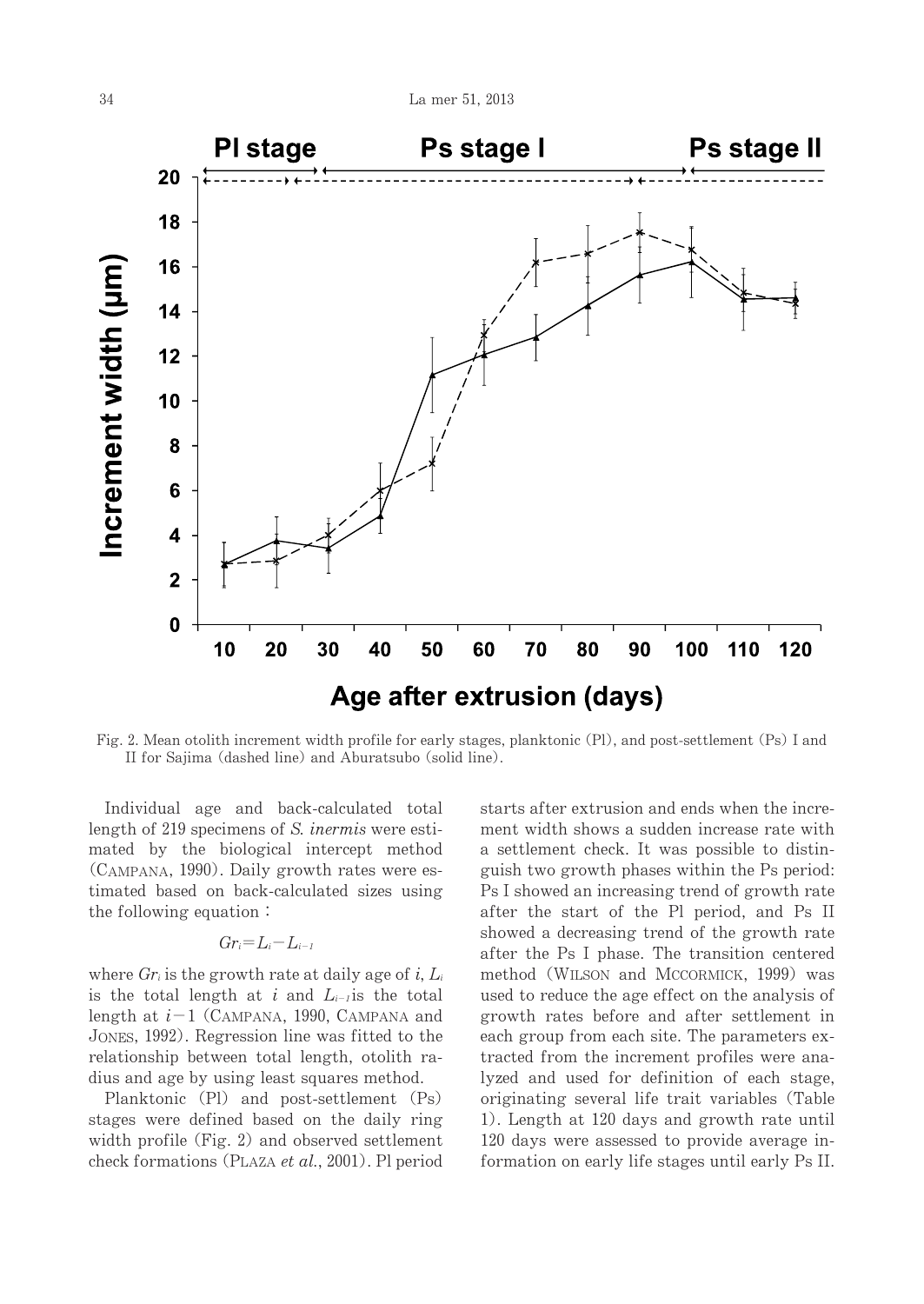Table 1. Summary of the variables extracted from DGI analysis

| Otolith radius at extrusion         | Time duration of Pl stage   |
|-------------------------------------|-----------------------------|
| Otolith radius at end of Pl stage   | Time duration of Ps I stage |
| Otolith radius at end of Ps I stage | Pl stage growth rate        |
| Ring number at start of Ps II       | Ps I stage growth rate      |
| Length at settlement                | Growth rate until 120 days  |
| Length at 120 days                  |                             |

Abbreviations: Pl - planktonic; Ps I - first period of post-settlement; Ps II - last period of post-settlement; 120 days after extrusion was found in 92% fish aged

Most  $(92%)$  of fish examined were aged older than 120 days.

#### 2.3 Condition analysis

White muscle samples from the left dorsal anterior part of the body  $(100-200 \text{ mg})$  of fish representative of all sampling dates ranging from 65 to 77 mm in total length  $(n=96)$  were used for RNA: DNA ratio assay. Nucleic acids were quantified using the method described by GONÇALVES et al. (2011). A fluorometer Shimadzu RF-1501 (Shimadzu, Kyoto, Japan) was used and its detection limits and linear range were tested by fluorescence of serial dilutions of DNA and RNA standards (DNA activated from calf thymus, RNA type IV from calf liver, Sigma, St. Louis, MO). The recovery rates of DNA and RNA standard spikes in the rockfish muscle homogenates were 105.4 and 99.0% respectively  $(n=5)$ . Method precision was tested by replicate muscle homogenate  $(n=5)$  and found to be 97.1%. Sample autofluorescence and residual fluorescence were negligible. Muscle homogenates were used to estimate total proteins based on a modified Lowry method kit (Pierce, USA) using bovine serum albumin as standard. Fulton's K, a morphometric condition index was also applied to all individuals, using  $K = W/L^3$ ; where W is the fish eviscerated weight  $(g)$  and L is the fish total length  $(mm)$ .

#### 2.4 Data analysis

Data are shown as mean $\pm$ standard deviation unless otherwise stated. All variables were screened for normality with Shapiro-Wilk・s test and for inequality of variance with Levene's test. Variable of RNA: DNA ratio required a common log  $(1+x)$  transformation. DGI variables were tested for differences among extrusion months and sites, while condition variables were tested for differences amongst capture months and sites. The differences were assessed by two-way analysis of variance (ANOVA) followed by Student-Newman-Keuls (SNK) post hoc multiple comparisons test when applicable. Relationship between condition indices and growth rates of otolith marginal increments (10-day mean) for different age classes by 30 days  $(70-100, 100-$ 130 and  $130 - 160$  days) was tested with Pearson's correlation coefficient test. The same analysis was also applied to examine the relationship between duration and growth rate during Pl period, and the relationship between early life variables (Table 1) and cumulative water temperature, represented by the thermal sum calculated for each life stage.

In order to further extend and enhance data comprehension, a multivariate approach was performed by means of canonical discriminant analysis (CDA), using DGI extracted data and also condition indices. By analysing these variables in an integrative perspective, CDA provides an estimate for the degree of separation of life history and nutritional traits among different extrusion groups (or different sampling months) and between distinct study sites.

The CDA output is presented in z-1 discriminant functions  $(DF)$  scores, where z is the number of groups in the analysis and a DF is a linear combination of the original variables that best separate the groups. Variables loading the DF's were retained when their loading weights were  $\geq 0.5$  (HAIR *et al.*, 2000) and the efficiency of the discriminatory analysis was assessed with Wilk's lambda test  $(\lambda)$ . All analyses were performed with the statistical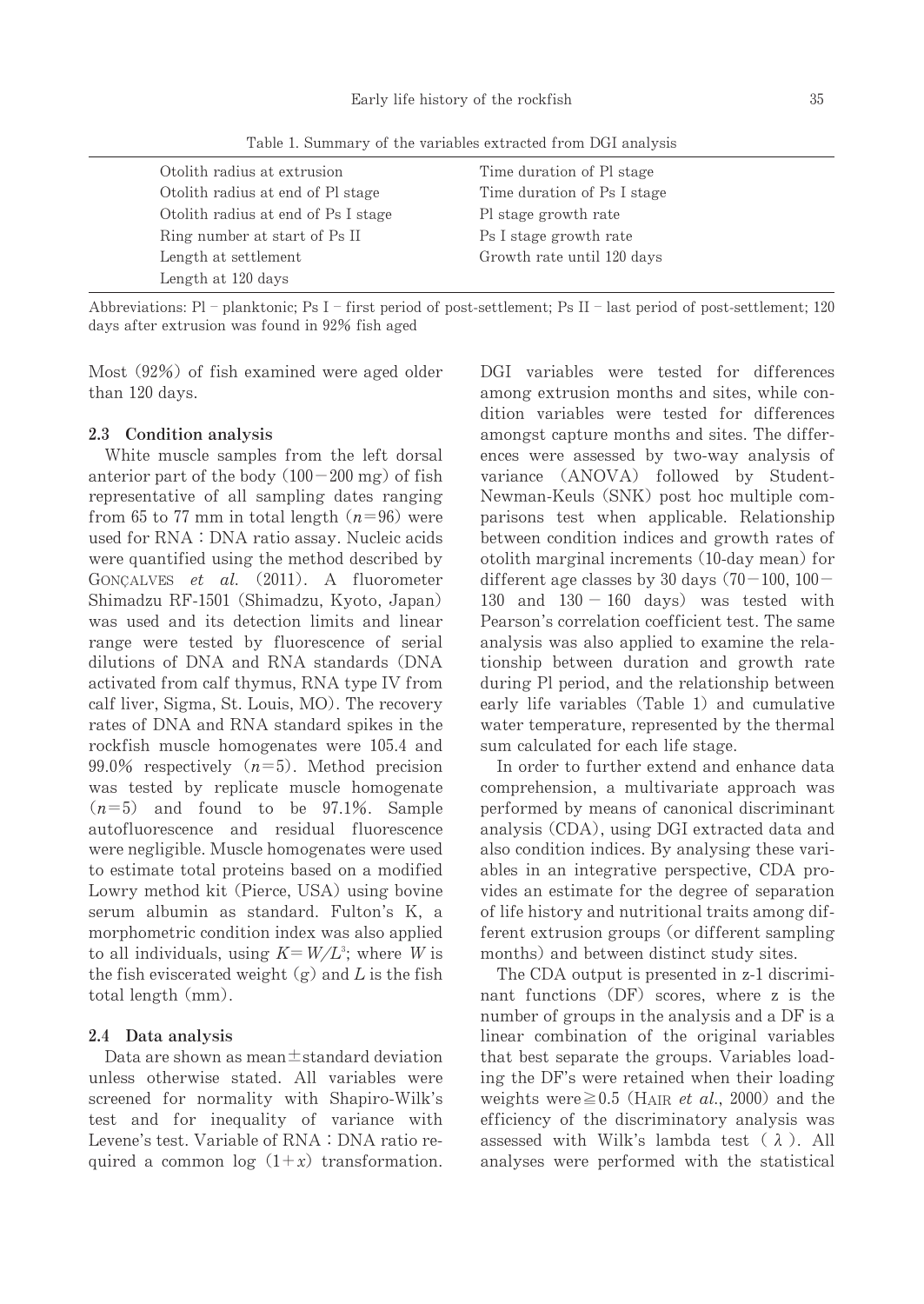|                                   | Sampling<br>month | N              | Total length<br>(mm) | Range         | Weight $(g)$   | Range         |
|-----------------------------------|-------------------|----------------|----------------------|---------------|----------------|---------------|
| May<br>Aburatsubo<br>June<br>July | 66                | $62.8 \pm 4.5$ | $43.1 - 69.3$        | $3.8 \pm 0.6$ | $1.5 - 4.6$    |               |
|                                   | 50                | $72.5 \pm 8.6$ | $51.4 - 87.2$        | $6.4 \pm 2.2$ | $2.1 - 11.7$   |               |
|                                   | 74                | $72.9 \pm 3.5$ | $56.6 - 79.3$        | $6.6 \pm 0.8$ | $3.3 - 7.8$    |               |
| May<br>Sajima<br>June<br>July     | 92                | $65.0 \pm 4.2$ | $44.0 - 83.5$        | $4.3 \pm 2.0$ | $1.4 - 9.4$    |               |
|                                   | 256               | $80.2 \pm 9.3$ | $55.6 - 101.3$       | $9.3 \pm 3.3$ | $2.4 - 16.3$   |               |
|                                   |                   | 12             | $87.9 \pm 2.8$       | $83.4 - 92.2$ | $11.5 \pm 1.9$ | $10.2 - 13.2$ |

Table 2. Sampling data of Sebastes inermis juveniles captured in Sajima and Aburatsubo in 2010

Total length and weight are shown as mean $\pm$ SD

software package STATISTICA 8.0 (Statsoft, Inc., OK, USA), and significance level was set to  $P < 0.05$ .

## 3.Results

## 3.1 Sampling composition and temperature

Samples from Saj represented 65.2% of the total of captured juveniles  $(N=550)$  and reached the maximum number  $(46.3%)$  during June (Table 2). In Abt, the capture was more homogeneously distributed among sampling months. Total length and weight of sampled S. inermis ranged from  $43$  to 101 mm and from 1.2 to  $19.5$  g, respectively, with juveniles in Saj presenting higher mean values than those in Abt. In both sites mean total length of samples increased with time (sampling months).

The lowest SST values (Fig. 3) were recorded in late January and early February  $(11.3 °C)$ for Saj, and in mid January and mid February (11.6 °C) for Abt. Mean monthly SST varied significantly (Two-way ANOVA; SNK test;  $P$  $\leq$  0.001) but did not show any statistical differences between sites  $(P>0.05)$ .

#### 3.2 Otolith microstructure

Otolith-based estimates of age indicated that rockfish juveniles ( $n=219$ ) ranged from 88 to 159 (123 $\pm$ 18.7) days old after extrusion. Linear regressions fitted to the relationships between total length and otolith radius  $(r^2)$  $=0.79$ , between age and otolith radius (r<sup>2</sup>) =0.64), and between age and fish length ( $r^2$  $=0.63$ ).

From extrusion pattern (Fig. 3a), we observed several monthly extrusion peaks, starting in late December until early March. This distribution was represented by a single peak for all extrusion groups with the exception of January group in Saj which showed three overlapping peaks. For Saj the higher frequency was observed in early groups (Dec and Jan), while for Abt in later groups (Feb and Mar). Although some extrusion peaks seem to be synchronous with new moon phases, this occurrence was not consistent among all extrusion groups: some peaks appeared before and other peaks did after the new moon phases.

Settlement pulses in both sites (Fig. 3b)  $ex$ tended from February to May and were not closely synchronous with the moon cycle. In Saj, the majority of individuals settled in late February and March. In Abt, as observed for the extrusion dates (Fig. 3a), the settlement showed distinct but more indiscernible pulses within time.

Transition centered method (Fig. 4) allowed the reduction of the age effect for each extrusion group regarding growth rates before and after settlement. All groups showed an abrupt increase in increment width during the transition from Pl to Ps stages.

Fish that extruded in January (Table 3) stayed for shorter periods and grew less in Pl stage achieving smaller sizes at settlement. They grew less in Ps I stage achieving smaller size at 120 days. Fish that extruded in March stayed longer and grew more in Pl stage thus achieved bigger sizes at settlement. Despite the shorter period, they grew more in Ps I stage. There was a decreasing trend in the variables (except Pl growth rate) from fish that  $ex$ truded in December to January, followed by an increase, except in Ps I stage duration of March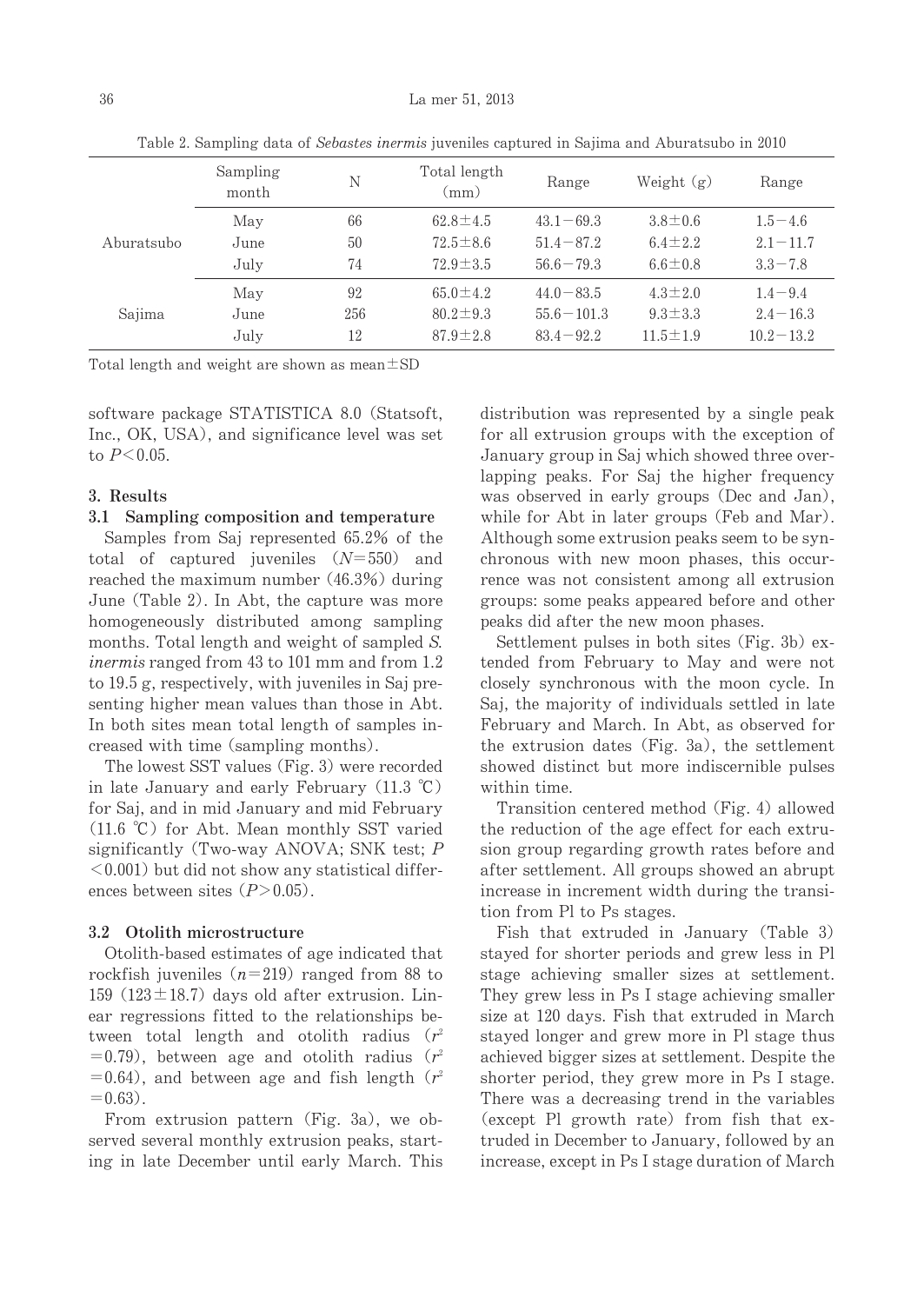

Fig. 3. Frequency of extrusion dates (a) and settlement dates (b) of Sebastes inermis in Sajima and Aburatsubo in 2010. Extrusion is shown for respective sampling months: May (open), June (grey), and July (closed). Dotted lines indicate sea surface temperature (SST). Lunar cycles are shown above with full moon (open circle) and new moon (closed circle).

extruded group, although significance was not always true. Individuals from Saj grew more during Pl stage and were bigger at settlement than those from Abt. Although there were no significant differences in Ps I growth rate between the two sites, the individuals from Abt stayed longer period in Ps I stage than those from Saj.

Longer Pl stage reflected higher growth rates (Fig. 5) in both sites (Pearson correlation test;  $r=0.24$ ,  $P=0.04$  for Saj;  $r=0.49$ , P  $=0.002$  for Abt). The relationship was similar within each extrusion group of each site with the exception of February, showing a significant negative relationship in both sites ( $r=$  $-0.60; P=0.04$  for Saj;  $r=-0.11; P=0.02$  for Abt). The DGI variables increased with cumulative temperature in each site with high significant correlations (Table 4).

#### 3.3 Nutritional condition

Juveniles sampled in May had less proteins and lower condition index Fulton's  $K(Table 5)$ , while in June we observed the opposite. Regardless of sites, the  $RNA:DNA$  ratios of individuals sampled in May were the highest  $(P)$  $\leq 0.0001$ , thereafter it decreased in succeeding months. We found a significant difference in  $RNA: DNA$  ratio of juveniles sampled in July: the ratios in Saj were higher than that in Abt  $(P=0.013)$ . Individuals from Abt had lower RNA: DNA ratios, total proteins, and Fulton's K values than individuals from Saj.

Otolith marginal increment widths of individuals aged  $100-130$  days after extrusion was positively related with both RNA: DNA ratio  $(r=0.41, P=0.013)$  and total proteins  $(r=0.38, P=0.013)$  $P=0.022$ , while Fulton's K, although not significant, was negatively related with the otolith growth rate  $(r=-0.12, P=0.21)$ . The relationship between otolith marginal growth rate and condition indices of other age classes followed the same tendency, although not presenting significant coefficients (age class of  $70-$ 100 days:  $r=0.33, 0.31$  and  $-0.04$ ; age class of  $130 - 160$  days:  $r=0.67$ , 0.25 and  $-0.82$  for RNA: DNA ratio, total proteins, and Fulton's K, respectively;  $P > 0.05$ ).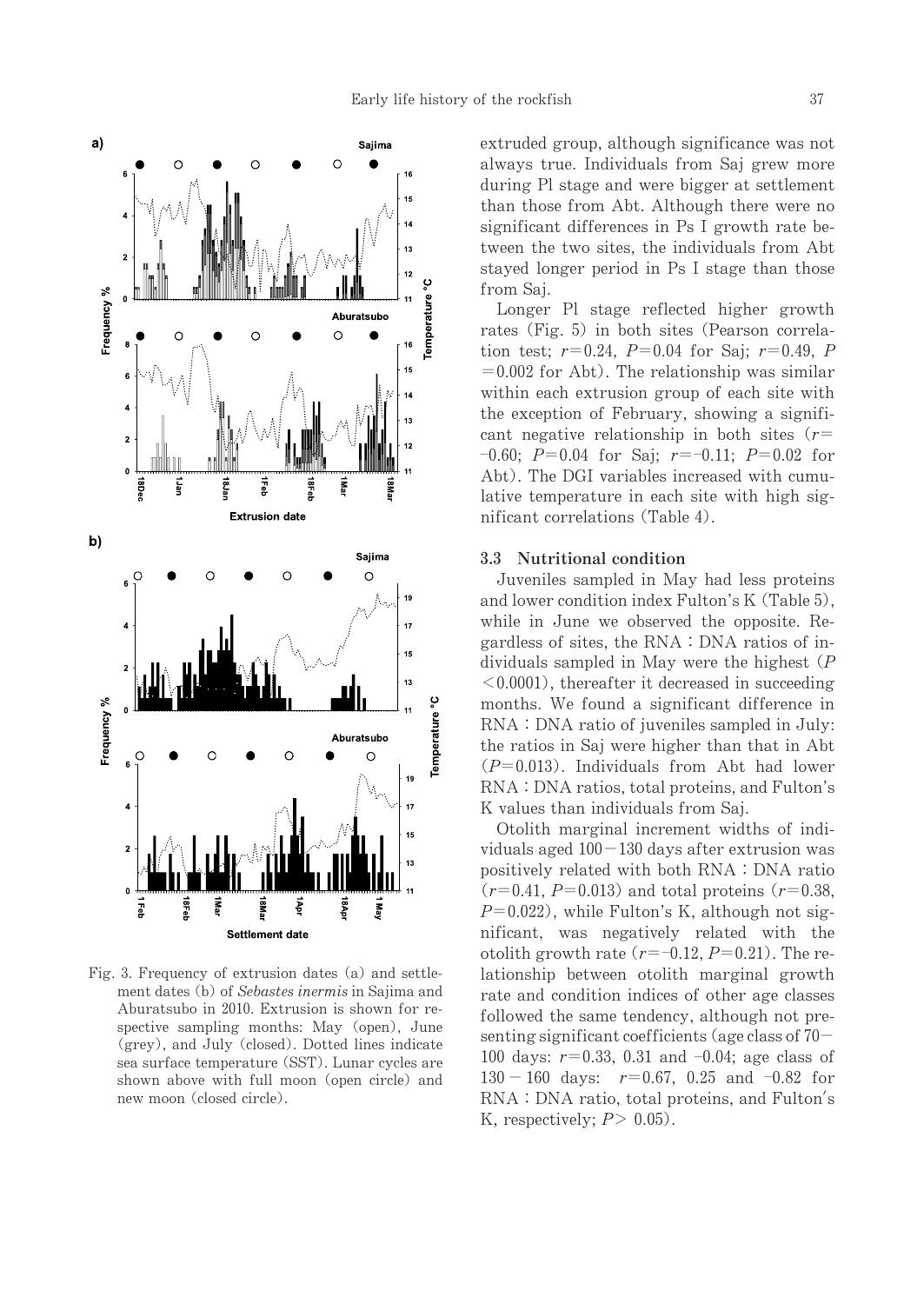

Fig. 4. Otolithincrement width before and after settlement based on the transition centered method applied to each extrusion group in Sajima and Aburatsubo. Groups represented using: December  $\langle \diamondsuit \rangle$ , January  $(\triangle)$ , February  $(\square)$ , and March  $(\square)$  with open symbols for Sajima (dashed line) and filled symbols for Aburatsubo (solid line).

#### 3.4 Multivariate approach

Based on the canonical correlation patterns of the 11 different DGI variables (Table 1), Saj and Abt were well separated (Table 6). The variables related to Pl and Ps stage, supported this discrimination, which was shown by the great difference between the group centroid scores, and 82% of the individuals were correctly classified. The extrusion groups were highly discriminated (Fig. 6a) with a clear distinction between the early groups (Dec and Jan) and the late (Feb and Mar) groups mostly based on Pl stage related variables (Table 6). This classification was successful in 78% of the cases and the first two discriminant functions explained 90% of the total variance among the extrusion groups.

The CDA based on condition variables showed a strong discrimination between the sites, mainly owing to RNA: DNA ratio, with 84% of correct classification (Table 6). The higher centroid score for Saj showed a higher mean RNA: DNA ratio when compared with Abt. Sampling months separation based on nutritional condition data (Fig. 6b) was also observed (77% of correct classification) and RNA: DNA ratios and total proteins were the variables with higher effects (loads) in the analysis. Hence, when compared with the morphometric condition index (Fulton's K), the biochemical condition indices (RNA: DNA ratio and total proteins) were more relevant to the temporal discrimination.

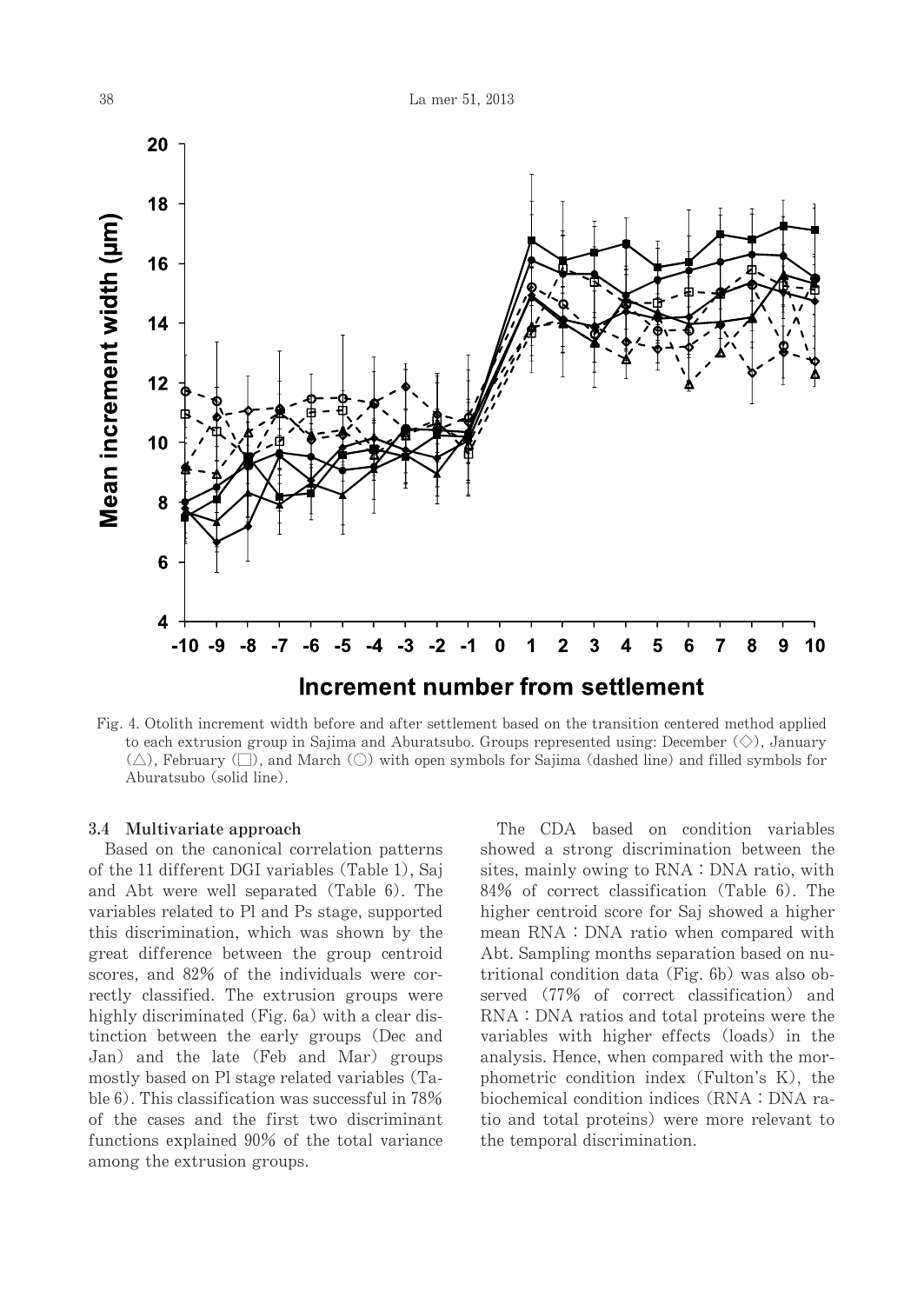|                      |              | <i>Extrusion groups</i>       |                               |                               |                               |                    |
|----------------------|--------------|-------------------------------|-------------------------------|-------------------------------|-------------------------------|--------------------|
|                      |              | December<br>$(n=50)$          | January<br>$(n=67)$           | February<br>$(n=44)$          | March<br>$(n=58)$             | <b>Total</b>       |
| Pl period duration   | Abt          | $47 \pm 3$ <sup>ab</sup>      | $41 \pm 3^{\circ}$            | $49 \pm 4^{ab}$               | $54\pm4^{\circ}$              | $47 \pm 4$         |
| $\rm (days)$         | Saj          | $50 \pm 4^{\circ}$            | $49 \pm 3^{ab}$               | $47 \pm 2^{ab}$               | $51 \pm 3b$                   | $49 \pm 3$         |
|                      | <b>Total</b> | $49\pm3$ <sup>+ \$</sup>      | $45 \pm 3^+$                  | $48\pm3$ <sup>† §</sup>       | $53 \pm 4$ <sup>\$</sup>      |                    |
| Ps I period duration | Abt          | $65 \pm 4^{\circ}$            | $57 \pm 4^{\rm ab}$           | $66\pm4^{\circ}$              | $57 \pm 3^{ab}$               | $62 \pm 4^*$       |
| (days)               | Saj          | $60\pm6^{\rm ab}$             | $55 \pm 4^{\circ}$            | $60\pm4^{ab}$                 | $52 \pm 5^{\circ}$            | $56 \pm 5$         |
|                      | <b>Total</b> | $62\pm5^{\degree}$            | $56\pm4^s$                    | $63\pm4$ <sup>†</sup>         | $55\pm4.8$                    |                    |
| Pl growth rate       | Abt          | $0.33 \pm 0.04^{\circ}$       | $0.35 \pm 0.04^{\circ}$       | $0.38 \pm 0.04$ <sup>ab</sup> | $0.41 \pm 0.03$ <sup>ab</sup> | $0.36 \pm 0.04*$   |
| $\text{(mm/day)}$    | Saj          | $0.41 \pm 0.04$ <sup>ab</sup> | $0.38 \pm 0.05$ <sup>ab</sup> | $0.42 \pm 0.04$ <sup>ab</sup> | $0.47 \pm 0.07$ <sup>b</sup>  | $0.43 \pm 0.05$    |
|                      | <b>Total</b> | $0.37 \pm 0.04^+$             | $0.37 \pm 0.04^+$             | $0.41 \pm 0.07$ <sup>†§</sup> | $0.44 \pm 0.08$ <sup>\$</sup> |                    |
| Ps I growth rate     | Abt          | $0.50 \pm 0.05^{\circ}$       | $0.50 \pm 0.05^{\circ}$       | $0.54 \pm 0.04^{\circ}$       | $0.55 \pm 0.02$ <sup>ab</sup> | $0.52 \pm 0.04$    |
| $\text{(mm/day)}$    | Saj          | $0.55\pm0.05^{\text{ab}}$     | $0.53 \pm 0.07$ <sup>b</sup>  | $0.54 \pm 0.09^{\circ}$       | $0.57 \pm 0.06^{\circ}$       | $0.55 \pm 0.07$    |
|                      | <b>Total</b> | $0.53 \pm 0.05$               | $0.52 \pm 0.06$               | $0.54 \pm 0.07$               | $0.56 \pm 0.04$               |                    |
| Length at settlement | Abt          | $22.0 \pm 3.4^{\circ}$        | $20.4 \pm 4.0^{\circ}$        | $23.4 \pm 4.1^{\circ}$        | $27.5 \pm 3.3^{\circ}$        | $23.4 \pm 4.0^*$   |
| (mm)                 | Saj          | $24.5 \pm 5.2^{\circ}$        | $23.0 \pm 3.7$ <sup>b</sup>   | $25.8 \pm 2.5^{\rm ab}$       | $30.1 \pm 4.7^{\circ}$        | $25.9 \!\pm\! 4.1$ |
|                      | <b>Total</b> | $23.4 \pm 4.3$ <sup>†§</sup>  | $21.7 \pm 3.8^+$              | $24.6 \pm 3.3$ <sup>†§</sup>  | $28.7 \pm 4.0^{\,\mathrm{s}}$ |                    |
| Length at 120 days   | Abt          | $61.8 \pm 4.5^{\circ}$        | $59.6 \pm 4.0^{\circ}$        | $61.3 \pm 3.2^{\circ}$        | $63.4 \pm 1.8$ <sup>ab</sup>  | $61.5 \pm 3.5$     |
| (mm)                 | Saj          | $62.2 \pm 4.9^{\circ}$        | $61.4 \pm 3.1^{\circ}$        | $65.4 \pm 4.8^{\circ}$        | $63.3 \pm 1.6^{\rm ab}$       | $62.4 \pm 3.6$     |
|                      | <b>Total</b> | $62.0 \pm 4.7$                | $61.0 \pm 3.4$                | $63.4 \pm 3.8$                | $63.3 \pm 1.7$                |                    |

Table 3. Mean values of DGI variables for the different extrusion groups for Sajima and Aburatsubo extracted from otoliths of the rockfish Sebastes inermis

Abbreviations: Pl-planktonic; Ps I-first period of post-settlement; Abt-Aburatsubo; Saj-Sajima; 120 days after extrusion was found in 92% fish aged

<sup>a,b</sup> represents significant differences among extrusion groups in each study area,<sup>†,§</sup> indicates significant differences among extrusion groups with both areas combined, and asterisk  $(*)$  represents significant differences between study sites. Data are shown as mean $\pm$ SD; two-way ANOVA;SNK; P<0.05

#### 4.Discussion

The settlement patterns and the nutritional status exhibited by S. *inermis* juveniles in the two bays from Miura Peninsula in central Japan were investigated in the present study. The larvae from the early extrusion groups (Dec and Jan) experienced lower temperatures during the Pl period than the later groups (Feb and Mar), and the larvae from the early groups remained in planktonic habitat for shorter periods with lower growth rates. This phenomenon was confirmed by the correlation between the cumulative SST and DGI data (Table 4) and by a clear seasonal discrimination of early (winter) and late (spring) extrusion groups (Fig. 6a, Table 6). Settlement timings seemed to depend on environmental conditions: the larvae settled earlier at smaller sizes when

they experienced unfavorable conditions (e.g. lower temperature) during the Pl period and grew more after settlement (Fig. 4). This pattern could be interpreted as one adaptive strategy of this species to maximize the growth rate and enhance survival during the early life stages in different environmental conditions, and here it was found to be related with temperature as found in other species (LOCKETT and SUTHERS,  $1998$ ,  $\text{ALVAREZ}$  et al.,  $2012$ ). HURST et al.  $(2005)$  refers to the increasing growth rate in juveniles as a "compensatory" growth" mechanism, in response to temperature reduction and growth history of the individuals. The same mechanism might help to explain the early settlement and respective higher growth rates after settlement found in early groups (Dec and Jan).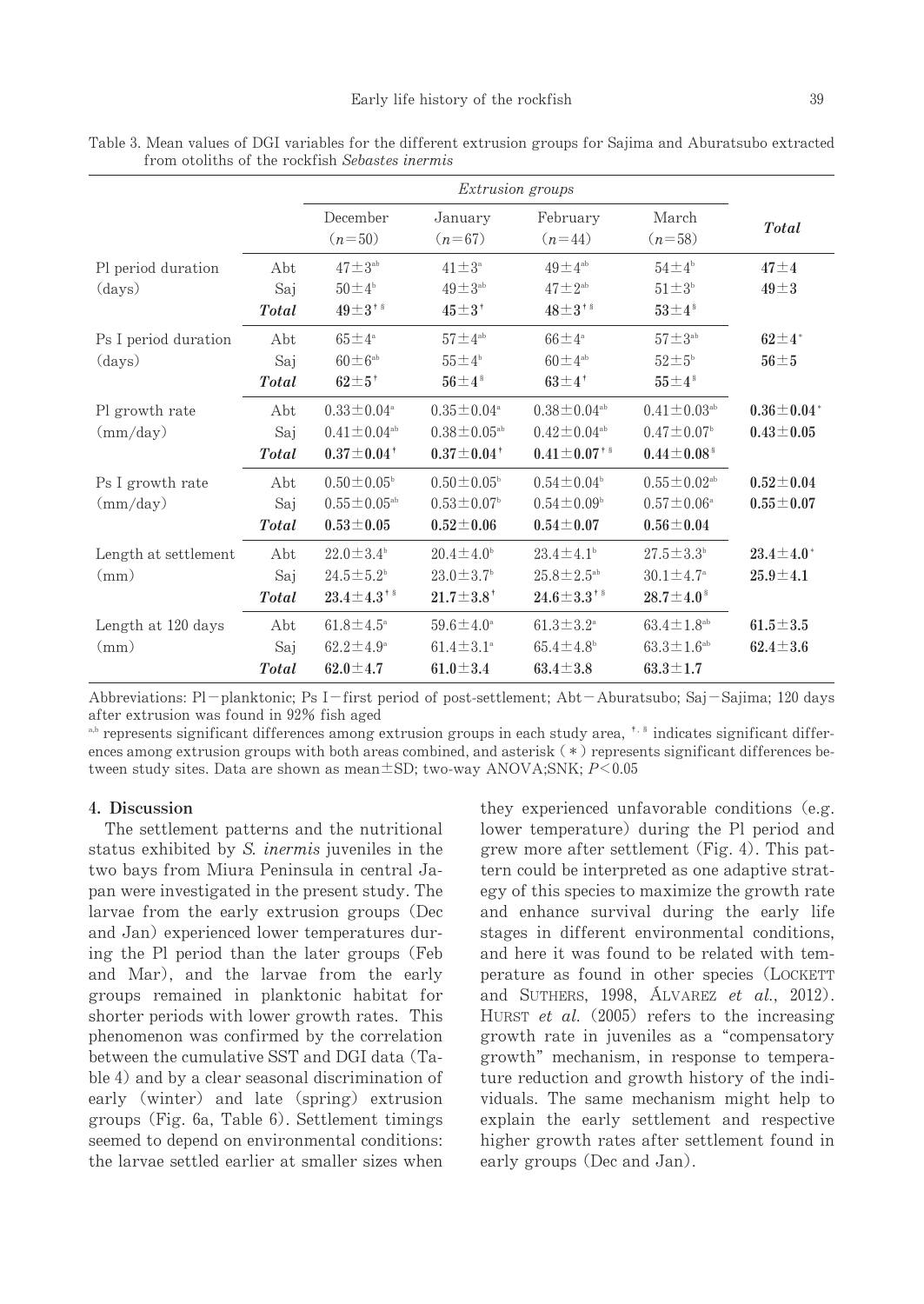

Fig. 5. Relationship between planktonic (Pl) duration and growth rate for distinct extrusion groups of S. inermis: December (◇), January (△), February (□), and March (○) with open symbols for Sajima and filled symbols for Aburatsubo. Regression line is shown for Sajima, dashed line ( $y=23.0x+38.9$ ), and Aburatsubo, solid line  $(y=51.5x+25.9)$ .

PLAZA et al.  $(2003)$  found that settlement pulses in S. inermis into seagrass areas were induced by selective tidal currents, with governance by semi-lunar cycles crucial for the active migration of these larvae into nearshore areas. However, our results indicated a weak synchronism of extrusion dates and spring tides, and a much weaker relation between tidal variation and the settlement pattern of larvae in both sites (Fig. 3). Although the cause of such differences is not clear, tidal variation does not seem to be the main determinant of habitat shift from planktonic to benthic life in S. *inermis* larvae in our case study. Therefore, further studies will need to examine the effects ofabioticfactorsinthefuture.

Duration and growth rate of Pl stage correlated positively in both sites (Fig.  $5$ ) in all extrusion groups except in February where this relation was negative. MIZUSAWA et al.  $(2004)$ also found a negative relationship between these variables for individuals from two sites in similar geographic area, but those authors examined a shorter extrusion period. We believe that temperature is the main factor responsible for the positive relationship of these variables, as a cue to the reaction norm in their adaptive strategy as discussed above. Nevertheless, we also believe the negative trend found in February group could be explained by the presence of an ontogenetic stabilizing effect. Because size is related to the product of growth rates and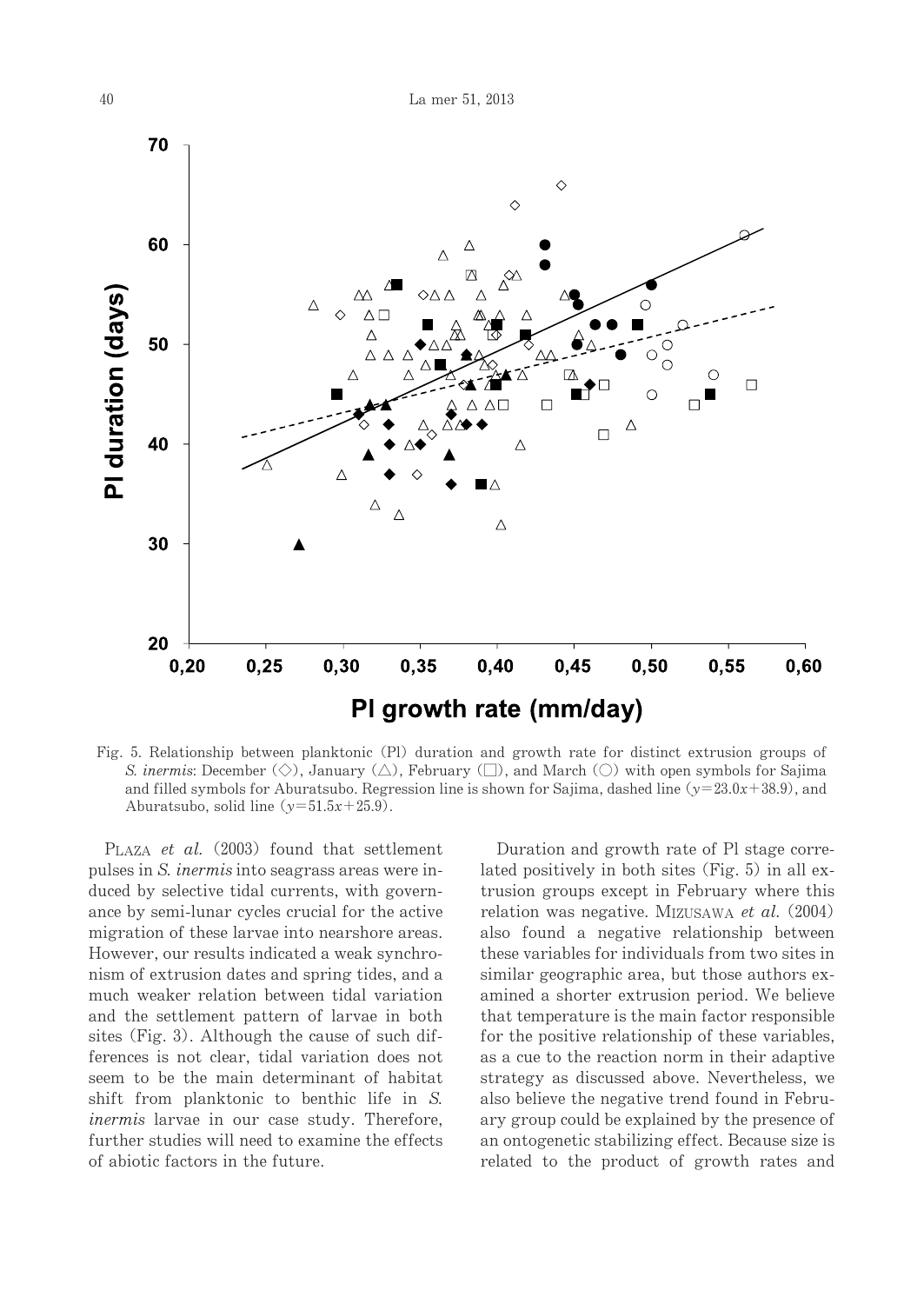|            | DGI variable         | Correlation coefficient | $P-value$ |
|------------|----------------------|-------------------------|-----------|
|            | Pl growth rate       | 0.82                    | < 0.0001  |
|            | Pl duration          | 0.92                    | < 0.0001  |
| Sajima     | Ps I growth rate     | 0.43                    | 0.015     |
| $(n=121)$  | Ps I duration        | 0.97                    | 0.001     |
|            | Length at settlement | 0.67                    | < 0.0001  |
|            | Length at 120 days   | 0.51                    | 0.003     |
|            | Pl growth rate       | 0.86                    | < 0.0001  |
|            | Pl duration          | 0.91                    | < 0.0001  |
| Aburatsubo | Ps I growth rate     | 0.58                    | 0.0003    |
| $(n=108)$  | Ps I duration        | 0.96                    | 0.041     |
|            | Length at settlement | 0.79                    | < 0.0001  |
|            | Length at 120 days   | 0.45                    | 0.004     |

Table 4. Pearson correlation coefficients between DGI variables and the respective cumulative SST (℃) for Sajima and Aburatsubo

Abbreviations: Pl-planktonic; Ps I-first period of post-settlement; 120 days after extrusion was found in 92% fish aged; Pearson correlation significant for  $P < 0.05$ 

Table 5. Condition indices for the rockfish Sebastes inermis in Sajima and Aburatsubo at different sampling dates

|                     |              |                               | <b>Total</b>                   |                                |                               |
|---------------------|--------------|-------------------------------|--------------------------------|--------------------------------|-------------------------------|
|                     |              | May $(n=31)$                  | June $(n=33)$                  | July $(n=32)$                  |                               |
| RNA : DNA ratio     | Abt          | $1.92 \pm 0.54^{\circ}$       | $1.43 \pm 0.27$ <sup>ab</sup>  | $1.05 \pm 0.19^{\circ}$        | $1.32 \pm 0.47^*$             |
|                     | Saj          | $1.97 \pm 0.42^{\circ}$       | $1.76 \pm 0.51$ <sup>ab</sup>  | $1.99 \pm 0.37^{\circ}$        | $1.88 \pm 0.33$               |
|                     | <b>Total</b> | $1.95 \pm 0.68^+$             | $1.59 \pm 0.41$ <sup>§</sup>   | $1.31 \pm 0.28$ <sup>\$</sup>  |                               |
| Total proteins      | Abt          | $37.65 \pm 3.81^{\circ}$      | $50.2 \pm 2.21$ <sup>c</sup>   | $47.37 \pm 7.83$ <sup>bc</sup> | $44.00 \pm 4.13$ <sup>*</sup> |
| $(\mu g/mg$ tissue) | Saj          | $43.45 \pm 4.86^{\circ}$      | $63.4 \pm 5.68^{\rm d}$        | $51.65 \pm 5.72$ <sup>cd</sup> | $47.76 \pm 6.28$              |
|                     | <b>Total</b> | $41.73 \pm 5.62^+$            | $52.90 \pm 3.39$ <sup>\$</sup> | $48.44 \pm 6.74$ <sup>1</sup>  |                               |
| Fulton's K          | Abt          | $1.55 \pm 0.20^{\circ}$       | $1.68 \pm 0.16$ <sup>ab</sup>  | $1.72 \pm 0.11$ <sup>b</sup>   | $1.66 \pm 0.16$               |
|                     | Saj          | $1.68 \pm 0.22$ <sup>ab</sup> | $1.86 \pm 0.20^{\circ}$        | $1.75 \pm 0.17$ <sup>b</sup>   | $1.70 \pm 0.21$               |
|                     | <b>Total</b> | $1.64 \pm 0.22$               | $1.75 \pm 0.17$                | $1.71 \pm 0.12$                |                               |

Abbreviations: Abt-Aburatsubo; Saj-Sajima

 $a, b, c, d$  represent significant differences among sampling months from each study site,  $\frac{1}{2}$ ,  $\frac{1}{2}$  indicate significant differences among sampling months with both sites combined, and asterisk  $(*)$  represent significant differences between study sites. Data are shown as mean $\pm$ SD; two-way ANOVA; SNK; P<0.05

period duration, respective settlement sizes will be stabilized if there is a negative relationship between the growth rates and duration of the Pl stage, even if individual variability in growth rates is present within a group. This suggested scenario is schematized in Fig. 7.

Regarding the planktonic stage duration, CHAMBERS and LEGGETT (1987) suggested that a negative relationship between growth rate and duration of larval period is favorable to larval survival: larvae that grow faster stays shorter period in vulnerable stage and enhances survival probabilities (i.e. "stage duration" mechanism). The results for the reaction norm to different temperature observed in the present study were not conformable to such hypothesis so other growth-related mechanism might be occurring in this case. TAKASUKA  $et$  $al.$  (2004) refers that longer planktonic periods can be advantageous for a successful recruit-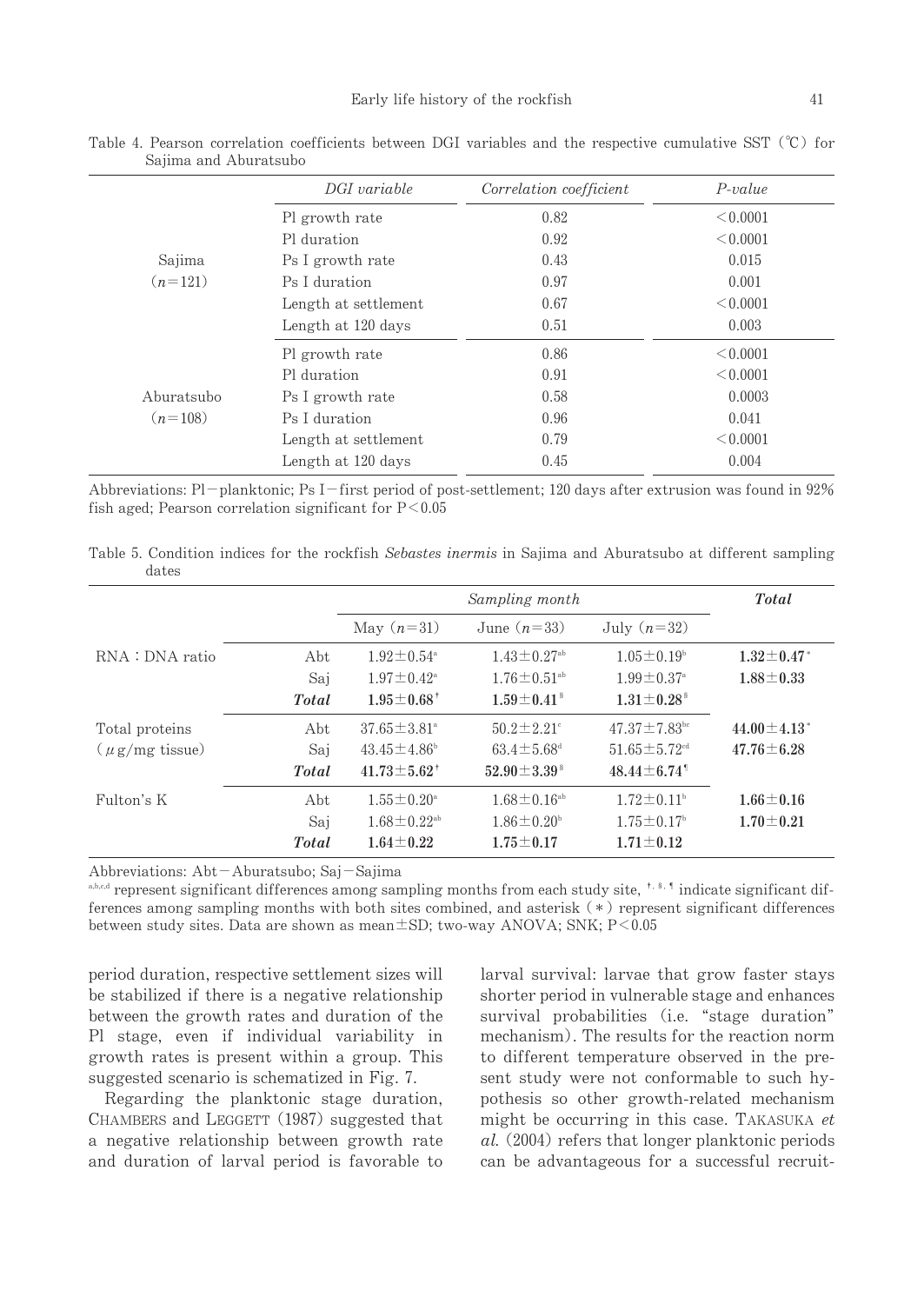| Discriminant                                            |                                                                              | DGI                                                                                  |                                                                                        | Nutritional condition indices |                                                |                                               |
|---------------------------------------------------------|------------------------------------------------------------------------------|--------------------------------------------------------------------------------------|----------------------------------------------------------------------------------------|-------------------------------|------------------------------------------------|-----------------------------------------------|
| parameters                                              | Site                                                                         | Extrusion group                                                                      |                                                                                        | Site                          | Sampling month                                 |                                               |
| Wilk's<br>Lambda $(\lambda)$                            | 0.89                                                                         | 0.67                                                                                 |                                                                                        | 0.67                          | 0.54                                           |                                               |
| $F$ value                                               | $2.56*$                                                                      | $2.88**$                                                                             |                                                                                        | $15.01***$                    | $11.04***$                                     |                                               |
| Variability<br>$explained (\%)$                         | DF1<br>100                                                                   | DF1<br>59.1                                                                          | DF <sub>2</sub><br>31.4                                                                | DF1<br>100                    | DF1<br>86.3                                    | DF2<br>13.7                                   |
| Variables<br>loading                                    | Length at<br>settlement<br>Otolith radius<br>at end of Ps I<br>Ps I duration | Pl growth<br>rate<br>Length at<br>settlement<br>Otolith radius<br>at end of Pl       | Otolith<br>radius at end<br>of Ps I<br>Ps I duration<br>Ps I growth<br>rate $($ - $)$  | RNA: DNA<br>ratio             | Total proteins (-)                             | RNA: DNA<br>ratio                             |
| Centroids of<br>the groups<br>(discriminant)<br>scores) | Saj $(-0.19)$<br>Abt $(0.62)$                                                | December<br>$(-0.39)$<br>January<br>$(-0.22)$<br>February<br>(0.4)<br>March $(1.62)$ | December<br>(0.45)<br>January<br>$(-0.21)$<br>February<br>(0.56)<br>March<br>$(-0.52)$ | Saj $(0.55)$<br>Abt (-0.87)   | May (0.88)<br>June $(-0.78)$<br>July $(-0.72)$ | May $(0.01)$<br>June $(0.55)$<br>July (-0.35) |
| Classification<br>success $(\%)$                        | 82.0                                                                         | 78.3                                                                                 |                                                                                        | 83.9                          | 77.2                                           |                                               |

Table 6. Summary of the discriminant analysis (CDA) performed on overall dataset regarding Sebastes inermis juveniles in order to identify: sites and extrusion groups based on DGI variables; sites and sampling months based on nutritional condition indices

 $*P<0.05$ ,  $*$   $*$  P $<$ 0.001; (-) indicates variable loading the discriminant function negatively Abbreviations: DF1,2-discriminant functions 1,2

ment since the probability of larvae to be transported to favorable nursery grounds is higher. It seems that the individuals here studied might be adopting such strategy (i.e. December and January groups in Sajima), yet further investigation should be conducted to clarify this issue.

Regarding the first hypothesis of our study  $(H<sub>1</sub>)$ , settlement of S. inermis along Miura Peninsula coast presented temporal differentiation. The larval adaptive strategy as a reaction to different water temperature was the main determinant of the settlement.

Several aspects help to interpret the geographical range of the larval transport and settlement: the clear differences in the pattern of daily extrusion and settlement between the study sites with earlier extrusion in Saj (Fig. 3a), the significant differences of Pl growth rate and Ps I duration between the sites (Table 3, Fig. 5), and the clear differentiation of sites using DGI data, concerning variables related with the Pl and Ps stages (Table  $6$ ). We suggest that the groups in both bays are highly separated and larval distribution offshore is unlikely. The differences between the sites as stated above would be eliminated if this offshore mixing had occurred. Concerning the second tested hypothesis  $(H_2)$ , larval transport and settlement occurred separately for each bay, and migration if it occurs, seems to be confined to a small geographical range around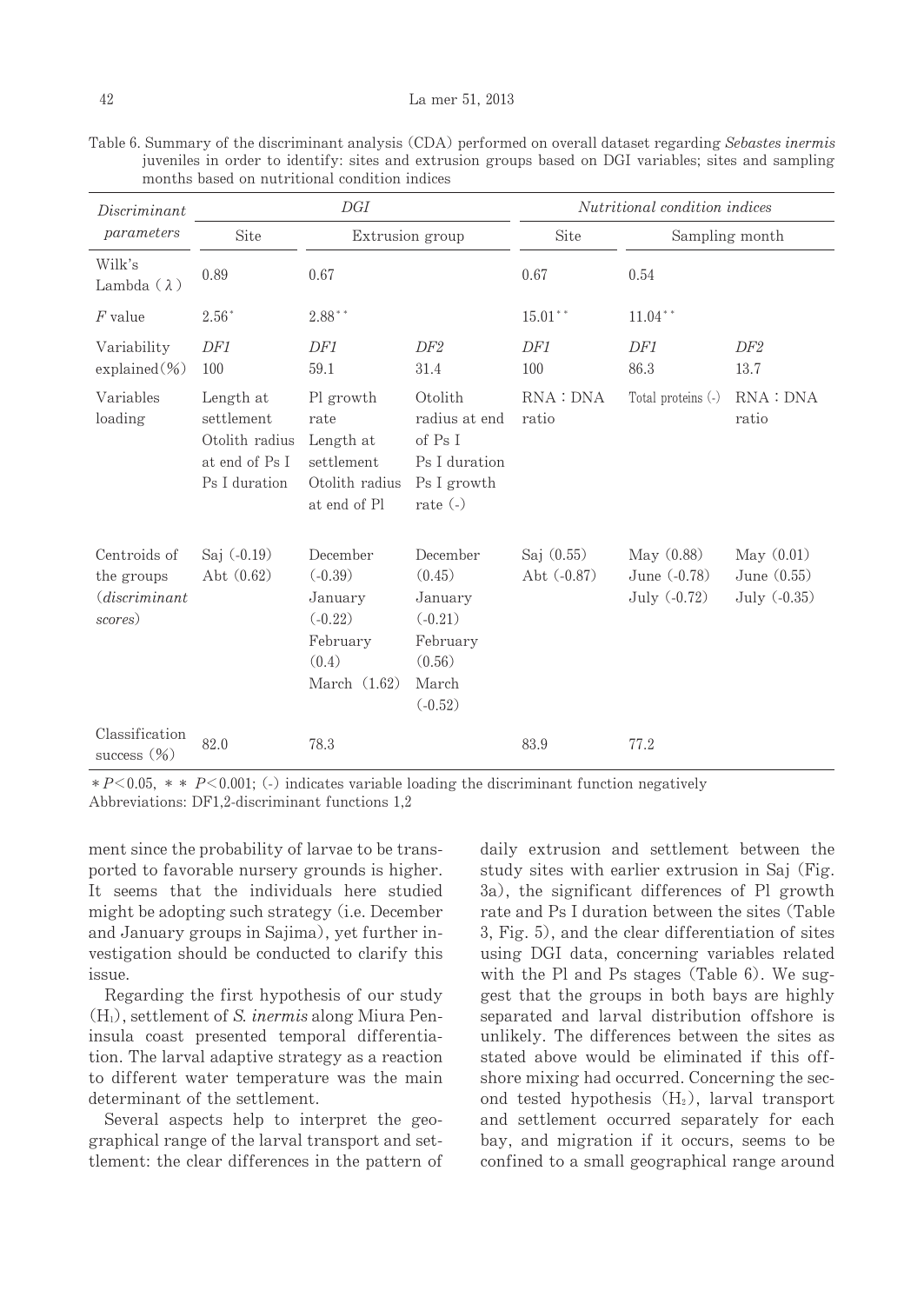

Fig. 6. Canonical discriminant analysis (CDA) based on DGI variables (a) and on nutritional condition indices (b) for rockfish juveniles: a) Canonical discriminant scores of the four extrusion groups from both sites combined, based on the first two discriminant functions (DF1&2) with 78% of individuals successfully classified. Groups represented using: December ( $\diamondsuit$ ), January ( $\triangle$ ), February ( $\blacksquare$ ), and March ( $\lozenge$ ), b) Canonical discriminant scores of the three sampling months from both sites combined, based on the first two discriminant functions (DF1&2) with  $77%$  of individuals successfully classified. Months represented as: May  $(X)$ , June  $(\Box)$  and July  $(\bigcirc)$ .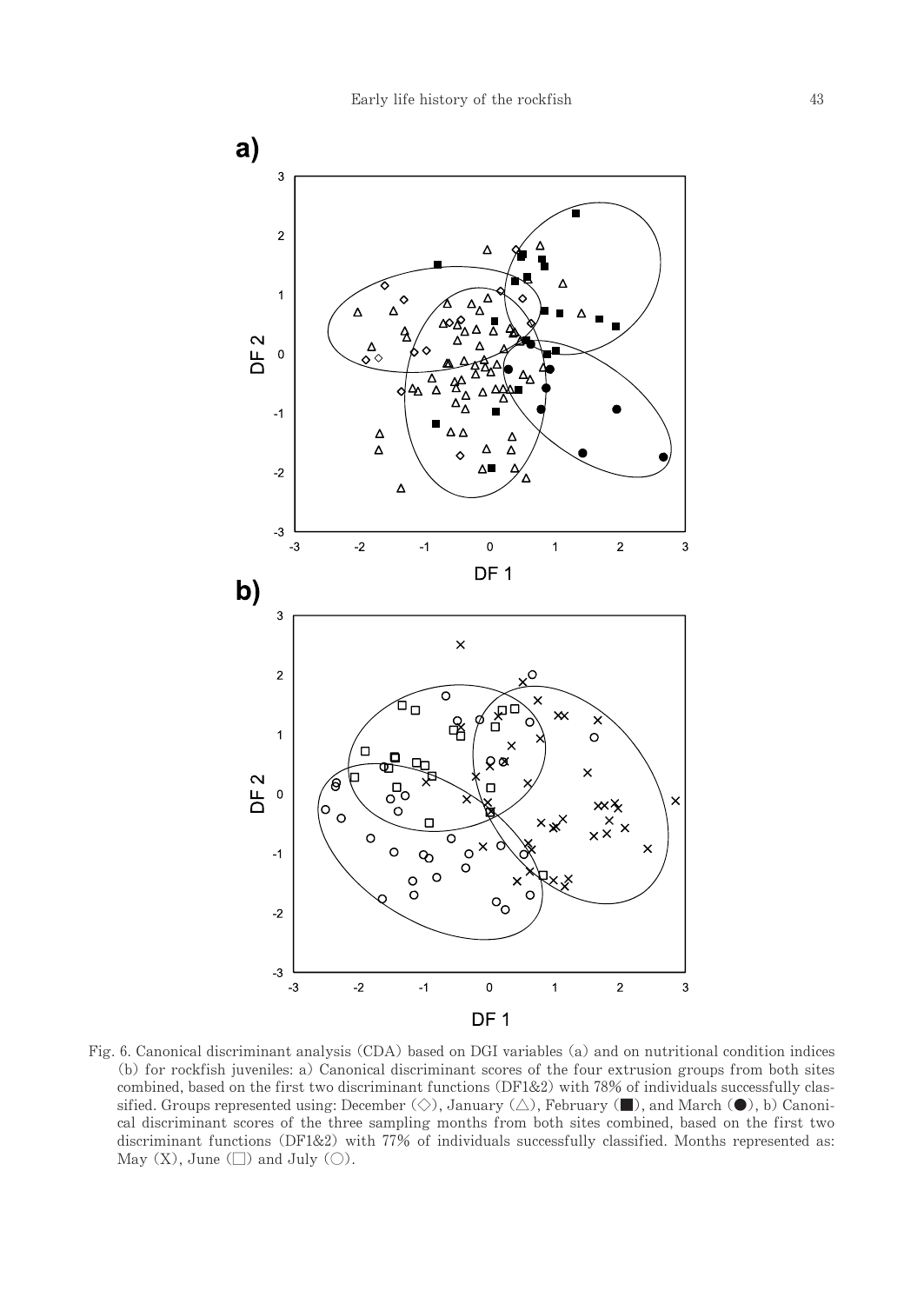

Fig. 7. Diagram of the relationship between Pl duration and Pl growth rate. Ellipses show the range of variability in each extrusion group. Solid arrow shows the direction of reaction norm to different temperature for different extrusion groups. Dashed arrows show the direction of individual's variability within each extrusion group caused by an ontogenic stabilizing effect.

each bay.

Average total length of settled juveniles increased amongst sampling dates in both sites (Table 2). The fact that individuals from early groups (Dec and Jan) were scarce or absent from the later sampling months (Fig. 3a) suggests a possible ontogenic movement of juveniles to adjacent nearshore areas in each site after several months after settlement. Gear selectivity effect was considered negligible partly because adults were also captured and partly because HARADA (1962) also described a short distance movement of post-juveniles to adjacent areas in this species. Such movement could be happening in a possible response to a change in resource requirements and vulnerability to predation (LOVE et al., 1991). From the results of the present study, it is not possible to determine the geographic scale of such movement, therefore, a broader study on the sub adult and adult population is recommended to fully assess this issue.

Differences found in condition indices (Table 5) indicated that juveniles from Saj are in overall better physiological status. This conclusion was supported by  $CDA$  (Table 6), where  $RNA:$ DNA ratio was determinant. This index is correlated with food availability and is a good indicator of the nutritional condition (GARCIA et  $al., 1998, GEIGER et al., 2000, ISLAM and$ TANAKA, 2005). Based on this relationship, the higher values of  $RNA:DNA$  ratio found in juveniles from Saj reflect higher energetic reserves after settlement as observed in other species (VASCONCELOS et al., 2009). On the other hand, the lowest indices found in juveniles from Abt might reflect a lower survival potential, as also found in other species (BLACK and LOVE, 1986, PASTOUREAUD, 1991).

Based mainly on the biochemical condition indices rather than the morphometric condition index, S. *inermis* juveniles at the settlement ground were clearly discriminated among sampling months (Fig.  $6b$ ). In addition, RNA: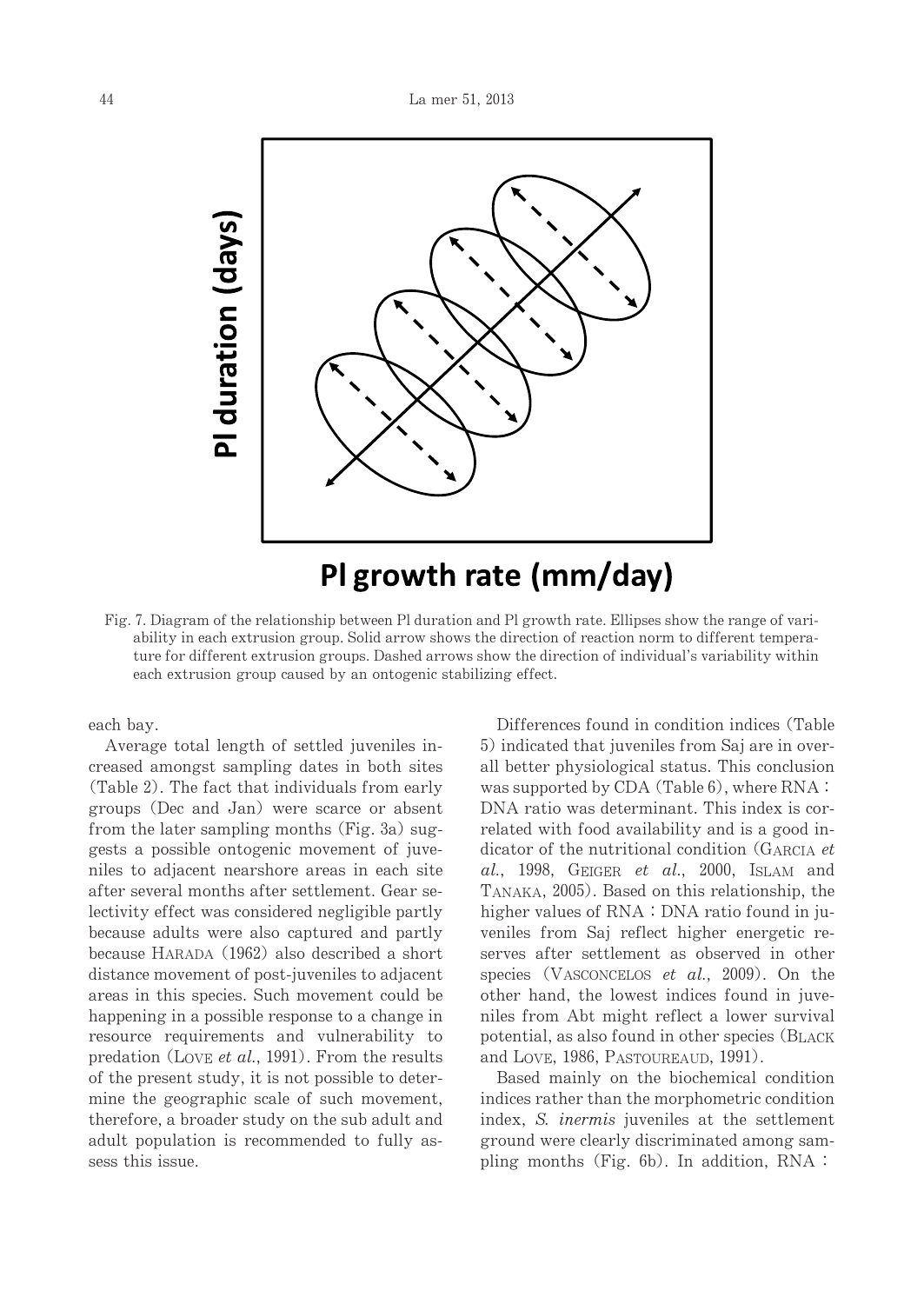DNA ratio and total proteins correlated positively with the increment widths of the otolith margin. It suggests that there is a positive relationship between fish condition and growth rates as found in other species (MALLOY and TARGETT, 1994, BUCKLEY et al., 1999, RAMIREZ et al. 2004). The use of all condition indices (to our knowledge, this is the first time assessment for this species) allows an ecological evaluation of fish habitat (LLORET *et al.*, 2001, ISLAM et al., 2006, VASCONCELOS et al., 2009). Our case showed that Sajima Bay is a higherquality nursery ground with more suitable characteristics for S. inermis early stage development, which supports the third hypothesis  $(H<sub>3</sub>)$ . Saj has larger canopy areas which provide higher protection to the settled juveniles. In addition, the water in this bay may present higher nutrient enrichment since there is an influence of a stream in this area, and this may bring ecological benefits (e.g. LLORET *et al.*, 2001).

The present study provided basic biological information on the early life of S. *inermis*. The results enabled the differentiation of two geographical groups using an integrative analysis of life traits and nutritional condition. Further studies will need to focus on a larger temporal range and on adult populations to enhance the comprehension of inshore/offshore connectivity of populations, for this commercially important species in Japan.

#### Acknowledgements

We thank to all the members of the Laboratory of Fisheries Biology of the University of Tokyo who were involved in the sampling surveys. We also thank to the anonymous referees for the valuable comments which greatly contributed to improve the manuscript. M. Ruano was funded with a PhD grant by Ministry of Education, Culture, Sports, Science and Technology of Japan.

#### References

ÁLVAREZ, I., I.A. CATALÁN, A. JORDI, M. PALMER, A. SABATÉS, and G. BASTERRETXEA (2012): Drivers of larval fish assemblage shift during springsummer transition in the coastal Mediterranean.

Estuar. Coast. Shelf Sci.,  $97, 127-135$ .

- ANDERSON, J.T. (1988): A review of size dependent survival during pre-recruit stages of fishes in relation to recruitment. J. Northwest Atl. Fish. Sci.,  $8,55-66$ .
- BLACK, D. and R.M. LOVE (1986): The sequential mobilization and restoration of energy reserves in tissues of Atlantic cod during starvation and refeeding. J. Comp. Physiol. B, 156, 469-479.
- BOEHLERT, G.W. and J. YAMADA (1991): Introduction to the symposium on rockfishes. Environ. Biol. Fish.,  $30, 9-13$ .
- BORGES, R., R. BEN-HAMADOU, M. A. CHICHARO, P. RE and E.J. GONCALVES (2007): Horizontal spatial and temporal distribution patterns of nearshore larval fish assemblages at a temperate rocky shore. Estuar. Coast. Shelf. Sci.,  $71$ ,  $412-428$ .
- BUCKLEY, L., E. CALDARONE and T.L. ONG (1999): RNA-DNA ratio and other nucleic acid-based indicators for growth and condition of marine fishes. Hydrobiologia,  $401, 265-277$ .
- CALDARONE, E.M. and L.J. BUCKLEY (1991): Quantification of DNA and RNA in crude tissue extracts by flow injection analysis. Anal. Biochem., 199,137-141.
- CAMPANA, S.E. (1990): How reliable are growth backcalculations based on otoliths?. Can. J. Fish. Aquat.Sci.,47,2219-2227.
- CAMPANA, S.E. and C. JONES (1992): Analysis of otolith microstructure data. In Otolith microstructure examination and analysis. STEVENSON D.K. and S.E. CAMPANA (eds). Can. Spec. Public. Fish.Aquat.Sci,117,73-100.
- CHAMBERS, R.C. and W.C. LEGGETT (1987): Size and age at metamorphosis in marine fishes: an analysis of laboratory-reared winter flounder (*Pseudopleuronectes americanus*) with a review of variation in other species. Can. J. Fish. Aquat. Sci.,44,1936-1947.
- CHÍCHARO, M.A., L. CHÍCHARO, L. VALDÉS, E. LOPEZ-JAMAR and P. RÉ (1998): Does nutritional condition limit survival potential of sardine Sardina  $pilchardus$  (Walbaum, 1972) larvae off the north coast of Spain? RNA/DNA ratios and their variability. Fish. Res.,  $39, 43-54$ .
- CLEMMENSEN, C. and T. DOAN (1996): Does otolith structure reflect the nutritional condition of a fish larva? Comparison of otolith structure and biochemical index(RNA/DNA ratio) determined on cod larvae. Mar. Ecol. Prog. Ser., 138,  $33 - 39.$
- DUTIL, J.D. and Y. LAMBERT (2000): Natural mortality from poor condition in Atlantic cod (Gadus  $morhua)$ . Can. J. Fish. Aquat. Sci., 57, 826-836.
- GARCIA, A., D. CORTES and T. RAMIREZ (1998): Daily larval growth and RNA and DNA content of the NW Mediterranean anchovy Engraulis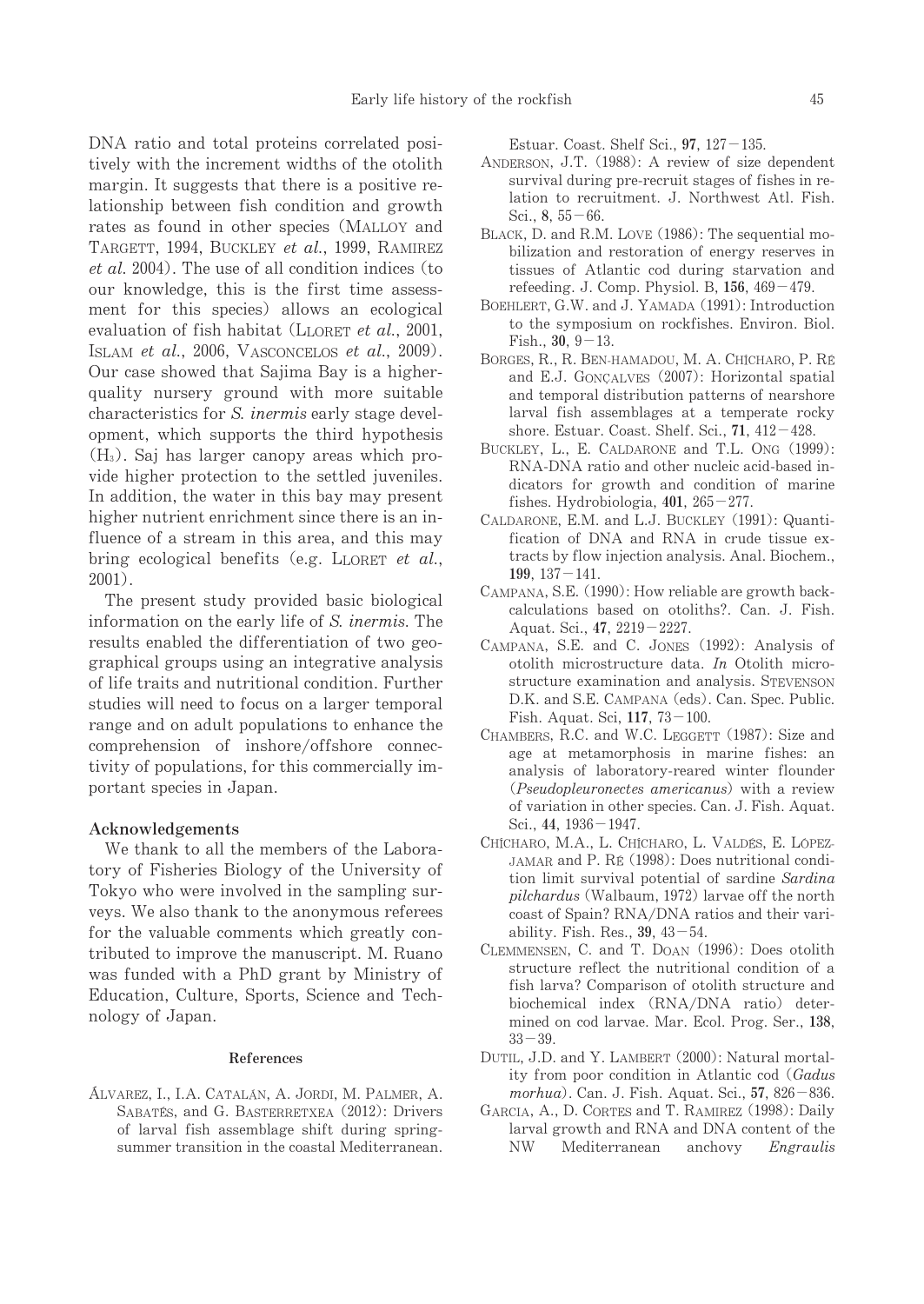encrasicolus and their relations to the environment. Mar. Ecol.Prog. Ser., 166, 237-245.

- GEIGER, S.P., J. DONNELLY and J.J. TORRES (2000): Effect of the receding ice-edge on the condition of mid-water fishes in the northwestern Weddell Sea: results from biochemical assays with notes on diet. Mar. Biol., 137, 1091-1104.
- GONÇALVES, A.T., M. MAITA, K. FUTAMI, M. ENDO and T. KATAGIRI (2011): Effects of a probiotic bacterial Lactobacillus rhamnosus dietary supplement on the crowding stress response of juvenile Nile tilapia Oreochromis niloticus. Fish. Sci.,  $77,633-642.$
- HAIR, J.F., W.C. BLACK, B.J. BABIN and R.E. ANDERSON (2000): Multivariate Data Analysis. Seventh edition, Pearson Prentice Hall, Upper Saddle River, NJ, 816pp.
- HARADA, E. (1962): A contribution to the biology of the black rockfish Sebastes inermis (Cuvier et Valenciennes). Publ. Seto Mar. Biol. Lab., 5, 307  $-361.$
- HOUDE E.D. (1987): Fish early life dynamics and recruitment variability. Am. Fish. Soc. Symp., 2,  $17 - 29.$
- HURST, T.P., M.L. SPENCER, S.M. SOGARD and A.W. STONER (2005): Compensatory growth, energy storage and behaviour of juvenile Pacific halibut Hippoglossus stenolepis following thermally induced growth reduction. Mar. Ecol. Prog. Ser.,  $293, 233 - 240.$
- ISLAM, MDS. and M. TANAKA (2005): Nutritional condition, starvation status and growth of early juvenile Japanese sea bass (Lateolabrax japonicus) related to prey distribution and feeding in the nursery ground. J. Exp. Mar. Biol. Ecol.,  $323$ ,  $172-183$ .
- ISLAM, MDS., M. HIBINO, K. NAKAYAMA and M. TANAKA (2006): Condition of larval and early juvenile Japanese temperate bass Lateolabrax japonicus related to spatial distribution and feeding in the Chikugo estuarine nursery ground in the Ariake Bay, Japan. J. Sea Res.,  $55$ ,  $141-155$ .
- JENKINS, G.P., M.J. KEOUGH and P.A. HAMER (1998): The contributions of habitat structure and larval supply to broad-scale recruitment variability in a temperate zone, seagrass-associated fish. J. Exp. Mar. Biol. Ecol.,  $226$ ,  $259-278$ .
- KAI, Y. and T. NAKABO (2008): Taxonomic review of the Sebastes inermis species complex (Scorpaeniformes: Scorpaenidae). Ichthyol Res, 55, 238-259.
- KAMIMURA, Y., A. KASAI and J. SHOJI (2011): Production and prey source of juvenile black rockfish Sebastes cheni in a seagrass and macroalgal bed in the Seto Inland Sea, Japan: estimation of the economic value of a nursery. Aquat. Ecol., 45,  $367 - 376$ .
- LLORET, J., L.G. DE SOLA, A. SOUPLET and R. GALZIN  $(2001)$ : Effects of large-scale habitat variability on condition of demersal exploited fish in the north-western Mediterranean. ICES J. Mar. Sci., 59,1215-1227.
- LOCKETT, M.M. and I.M. SUTHERS (1998): Ontogenetic diet shift and feeding activity in the temperate reef fish Cheilodactylus fuscus. Proc. Linn. Soc. N. S. W., 120, 105-116.
- LOVE, M.S., M.H. CARR and L.J. HALDORSON (1991): The ecology of substrate-associated juveniles of the genus Sebastes. Environ. Biol. Fish.,  $30,225-$ 243.
- MALLOY, K.D. and T.E.TARGETT (1994): The use of RNA: DNA ratios to predict growth limitation of juvenile summer flounder (Paralichthys dentatus) from Delaware and North Carolina estuaries. Mar. Biol.,  $118$ ,  $367 - 375$ .
- MIZUSAWA, M., I. AOKI, R. YUKAMI, K. UTAGAWA and I. MITANI (2004): Early life history traits based on otolith microstructure of the black rockfish Sebastes inermis off Miura Peninsula, central Japan. Nippon Suisan Gakkaishi, 70, 138-144.
- MOSER, H.G. and G.W. BOEHLERT (1991): Ecology of pelagic larvae and juvenile of genus Sebastes. Environ.Biol.Fish.,30,203-224.
- NAKABO, T. (2000): Scorpaenidae. In Fishes of Japan with pictorial keys to the species. NAKABO, T. (eds.), Second Edition, Tokai University Press, Tokyo Japan, p.  $565-595$ .
- NAKAGAWA, M. and K. HIROSE (2004): Individually specific seasonal cycles of embryonic development in cultured broodstock females of black rockfish, Sebastes schlegeli. Aquaculture, 233,  $549 - 559$
- NELSON, P.A. (2001): Behavioral ecology of youngof-the-year kelp rockfish, Sebastes atrovirens Jordan and Gilbert (Pisces: Scorpaenidae). J. Exp. Mar. Biol. Ecol.,  $256$ ,  $33-50$ .
- PASTOUREAUD, A. (1991): Influence of starvation at low temperatures on utilization of energy reserves, appetite recovery and growth character in sea bass, *Dicentrarchus labrax*. Aquaculture, 99,167-178.
- PLAZA, G., S. KATAYAMA and M. OMORI (2001): Otolith microstructure of the black rockfish, Sebastes inermis. Mar. Biol.,  $139,797-805$ .
- PLAZA, G., S. KATAYAMA and M. OMORI (2003) Timing of parturition, planktonic duration, and settlement patterns of the black rockfish, Sebastes inermis. Environ. Biol. Fish.,  $68$ ,  $229-239$ .
- RAMIREZ, T. D. CORTÉS A. GARCIA and A. CARPENA  $(2004)$ : Seasonal variations of RNA/DNA ratios and growth rates of the Alboran Sea sardine larvae (Sardina pilchardus). Fish. Res.,  $68$ ,  $57-65$ .
- TAKAHASHI, M. Y. WATANABE T. KINOSHITA and C. WATANABE (2001): Growth of larval and early